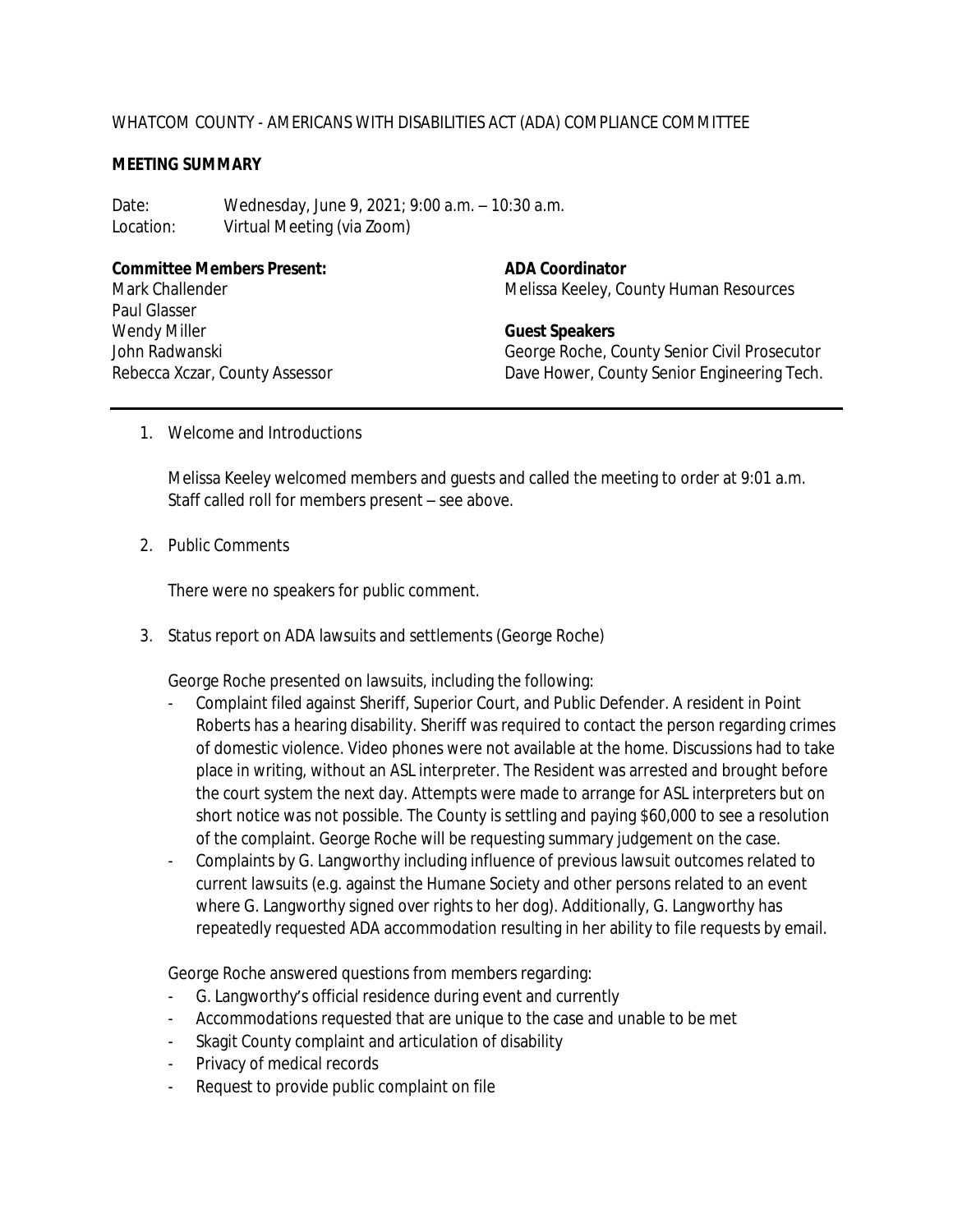4. Status report on ADA Written Complaint from G. Langworthy (Melissa Keeley)

Melissa Keeley provided an update, including the following:

- Emails from G. Langworthy in January regarding reasonable accommodation requests made under general rule 33.
- ADA Coordinator denied requests for accommodation and offered information on the process for appeals.

George Roche clarified the separation of powers between the courts and the county when a complaint involves the courts. The County has no authority over the courts.

5. Status report on Public Works ADA Transition Plan for public rights-of-way (Dave Hower)

Dave Hower, Senior Engineering Technician, reported on the Public Works ADA Transition Plan, including the following:

- Plan was adopting by the County Council on May 18, 2021.
- Grievance policy to address complaints in the public right-of-way (including example of sidewalk repair upon request)
- Staff evaluated 36 miles of sidewalk under County control including push button control crossings, curb ramps, proximity to schools, and other elements.
- New roadway design process

Mark Challender discussed his participation in the ADA Transition Plan and his experiences as a new wheelchair user.

6. Review / Discussion on recent accessibility issues raised

Melissa Keeley presented on 9 accessibility issues raised by the ADA Compliance Committee in fall 2019.

- 1- Public and employee restrooms on the first floor of the courthouse have doors that are too hard to open. All doors have been adjusted to meet the ADA weight and all handles have been replaced
- 2- Top step in Courthouse rotunda is difficult to detect for people will low vision. Facilities noted the steps were in compliance at the time of permitting.
- 3- Courthouse rotunda lift is too short for some wheelchairs. Facilities noted that the lift complies with requirements.
- 4- Low contrast between background and text colors. Facilities intends to replace first floor signage. Project is pending, delayed by pandemic.
- 5- Chambers have a lack of level seating and tables not placed for ease of use for people in wheelchairs. Virtual meeting accessibility provided by Council.
- 6- Council Chambers entrance is hard to maneuver through in a wheelchair due to placement of sign-in tables and trash cans. Virtual meeting accessibility provided by Council.